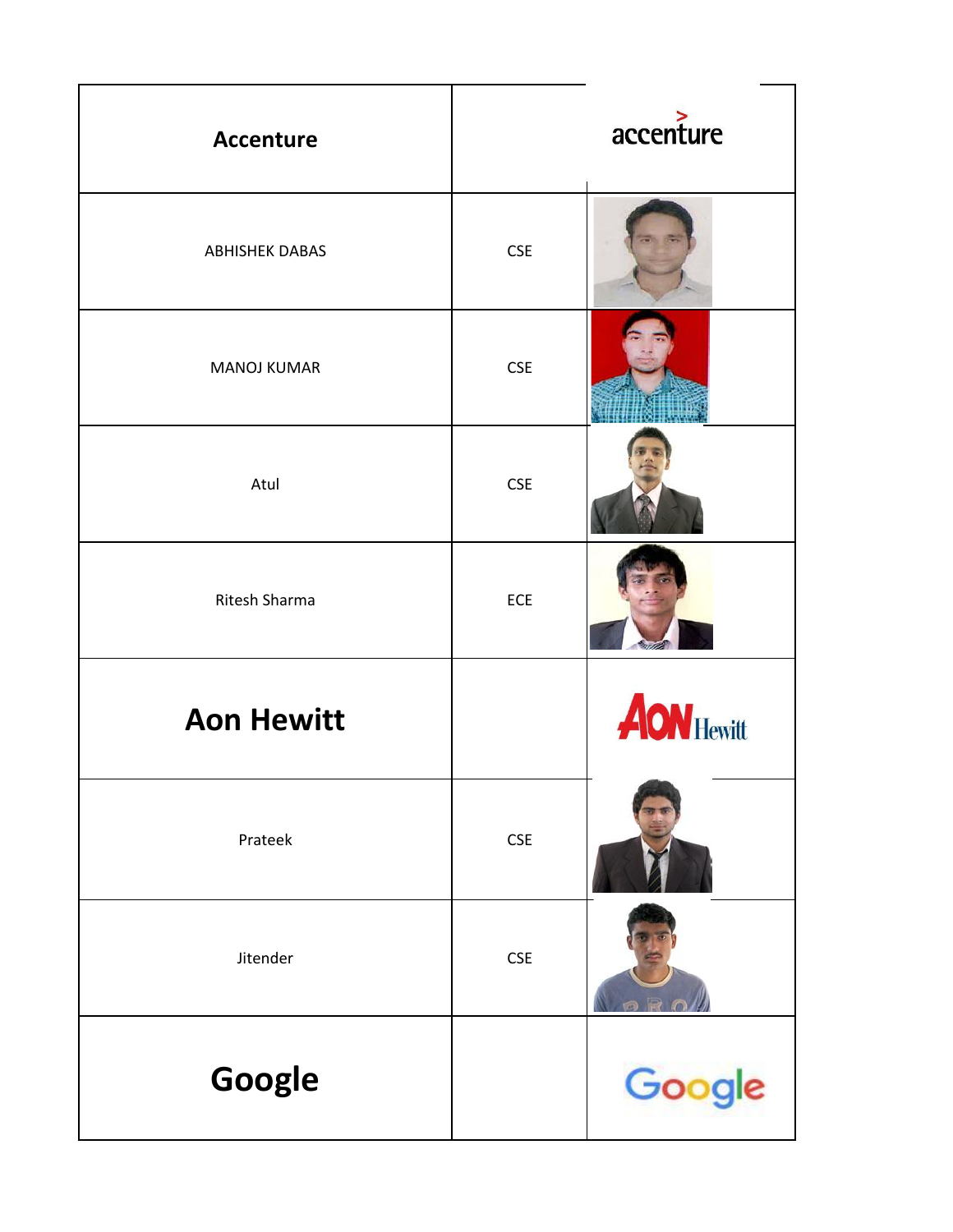| Rajesh               | $\mathsf{CSE}\xspace$ |  |
|----------------------|-----------------------|--|
| Himanshu             | $\mathsf{CSE}\xspace$ |  |
| <b>VIBHUTI VERMA</b> | $\mathsf{CSE}\xspace$ |  |
| <b>BHARAT SHARMA</b> | I.T.                  |  |
| Nishant Arora        | $\mathsf{CSE}\xspace$ |  |
| <b>IBM</b>           |                       |  |
| Sandeep              | $\mathsf{CSE}\xspace$ |  |
| Gaurav               | $\mathsf{CSE}\xspace$ |  |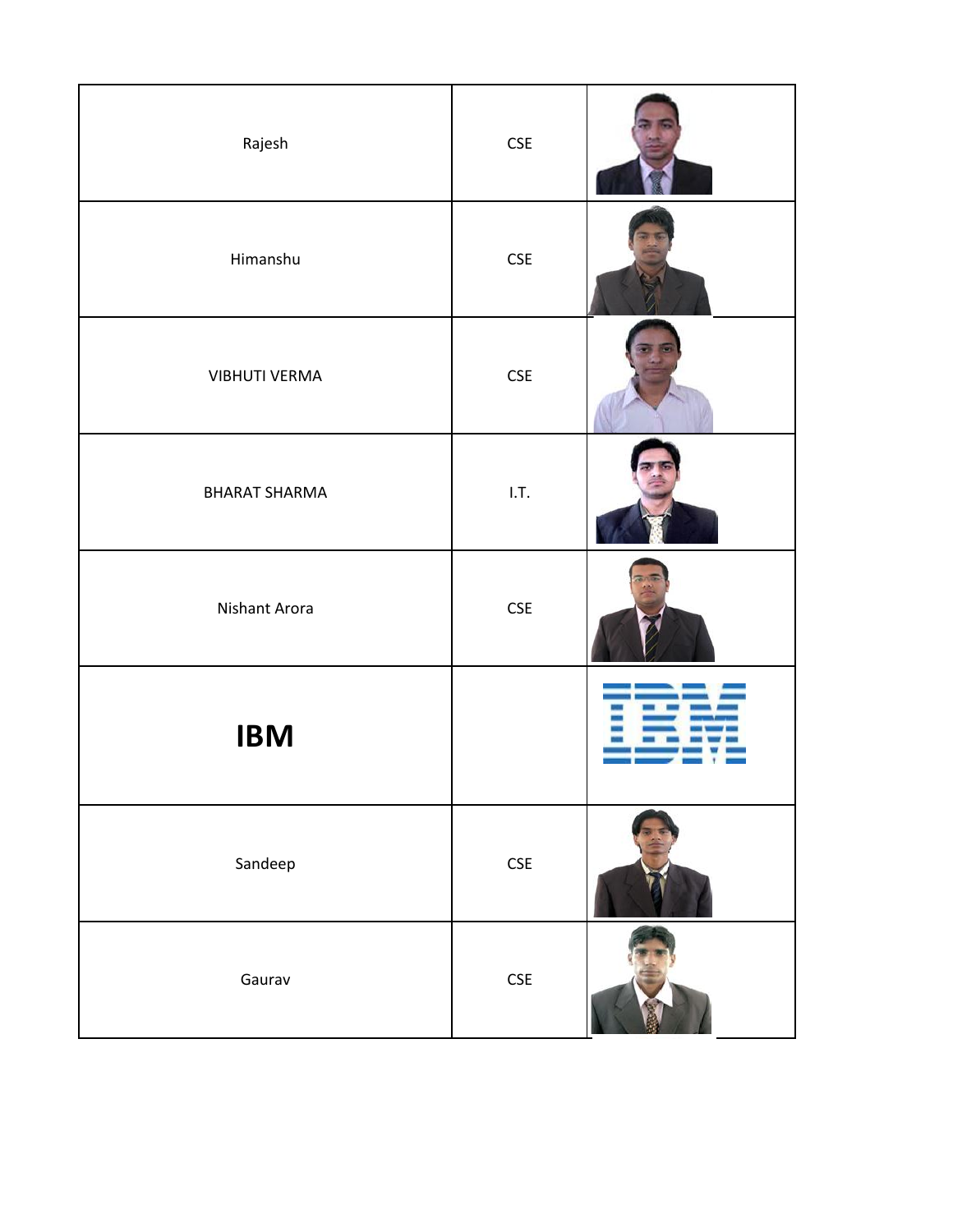| <b>GEETIKA KOHLI</b>     | <b>CSE</b>            |        |
|--------------------------|-----------------------|--------|
| <b>AJAY VERMA</b>        | <b>CSE</b>            |        |
| Nitin Mathew             | <b>MBA</b>            |        |
| <b>Wipro</b>             |                       | WIPRO  |
| Sukhbir                  | $\mathsf{CSE}\xspace$ |        |
| ADITYA ASIJA             | I.T.                  |        |
| SHALINI SHARMA           | <b>CSE</b>            |        |
| <b>Bharti Airtel Ltd</b> |                       | airtel |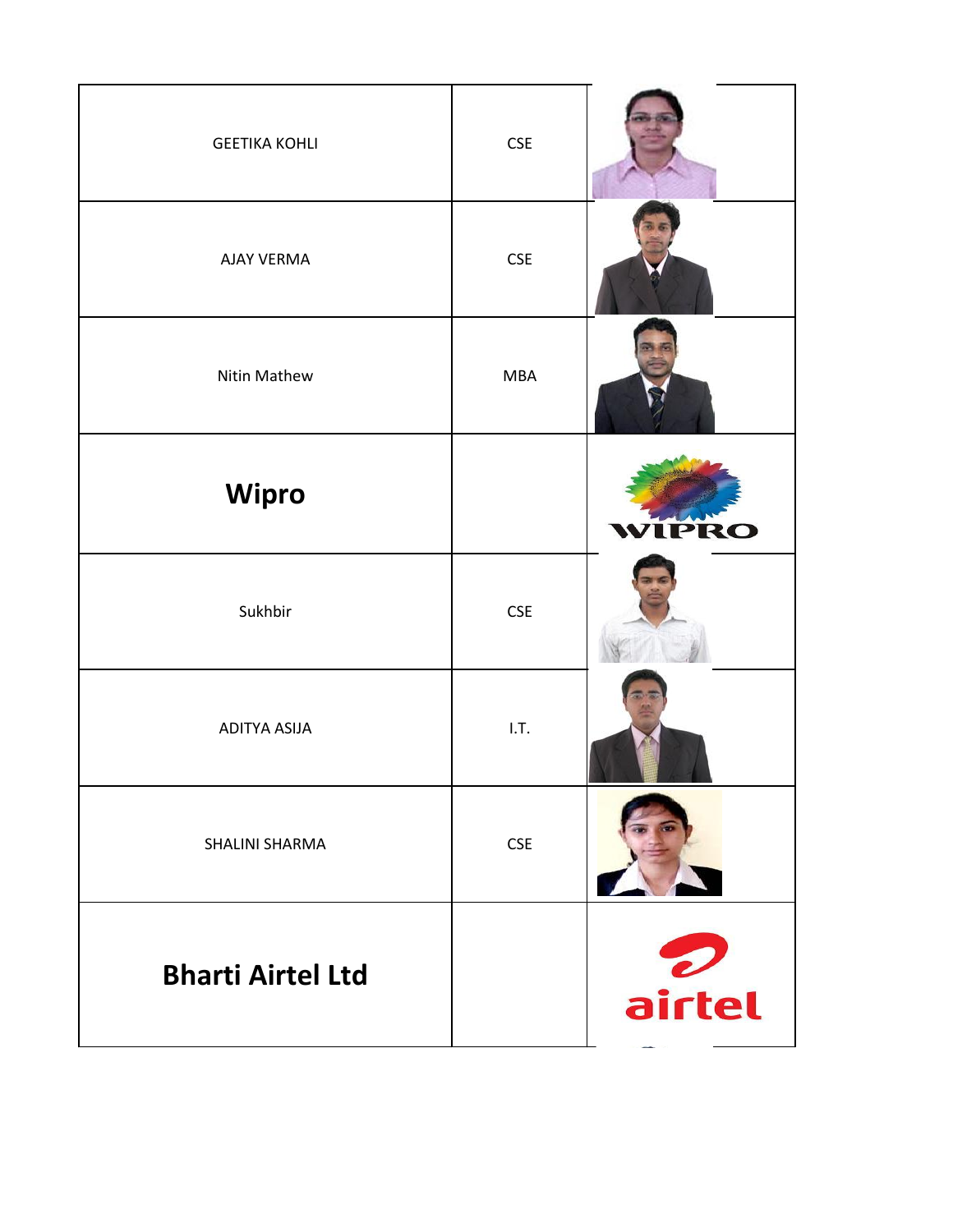| Monika               | <b>CSE</b> |                |
|----------------------|------------|----------------|
| Shiv Tripathi        | ECE        |                |
| <b>ERRICSON</b>      |            | ERICSSON       |
| SHOBHNA VERMA        | <b>CSE</b> |                |
| Mayur Gupta          | ECE        |                |
| <b>SOPRA LTD</b>     |            | <b>SSOPra</b>  |
| <b>TUSHAN BAHL</b>   | 1.7.       |                |
| <b>Pepsico India</b> |            | <b>PEPSICO</b> |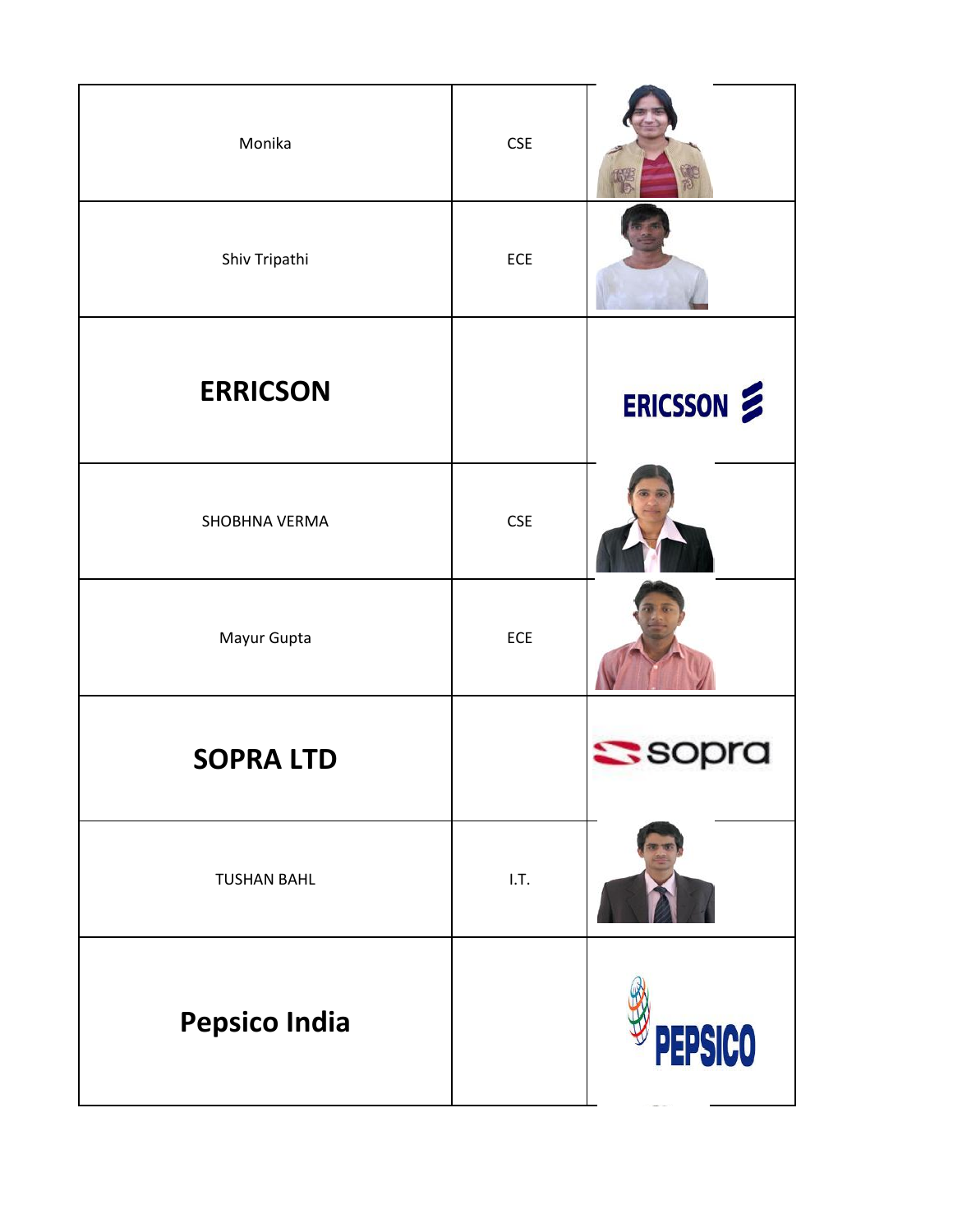| <b>ARPIT</b>                                    | <b>CSE</b> |                                          |
|-------------------------------------------------|------------|------------------------------------------|
| <b>Cognizant, Gurgaon</b>                       |            | Cognizant                                |
| Mayak Tiwari                                    | ECE        |                                          |
| <b>Atul Thakur</b>                              | ECE        |                                          |
| <b>AAKASH ARORA</b>                             | <b>CSE</b> |                                          |
| <b>KPMG, Gurgaon</b>                            |            |                                          |
| Paramjeet                                       | ECE        |                                          |
| <b>Tata Consultancy</b><br><b>Services Ltd.</b> |            | TATA<br><b>TATA CONSULTANCY SERVICES</b> |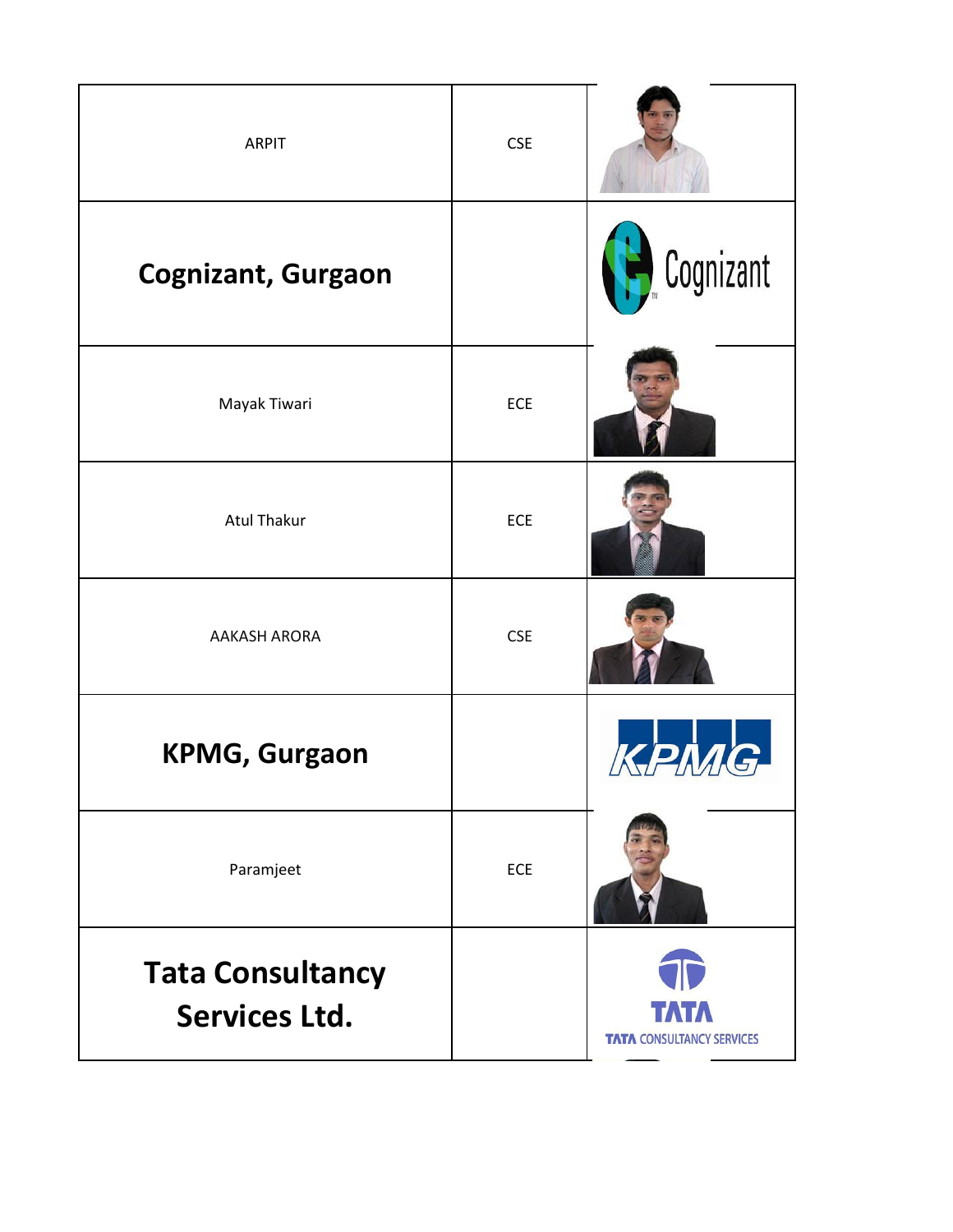| Gurleen               | ECE            |                                                                                    |
|-----------------------|----------------|------------------------------------------------------------------------------------|
| Aakarshan Pratik      | EE             |                                                                                    |
| URVASHI VASHISTA      | 1.7.           |                                                                                    |
| Ritu Priya            | <b>MBA</b>     |                                                                                    |
| Mahesh                | <b>MBA</b>     |                                                                                    |
| <b>DMRC, Delhi</b>    |                | दिल्ली मेट्रो रेल कॉरपोरेशन लिमिटेड<br><b>Delhi Metro Rail Corporation Limited</b> |
| <b>Sushant (2008)</b> | $\mathsf{ECE}$ |                                                                                    |
| Akshit Rajan          | Civil          |                                                                                    |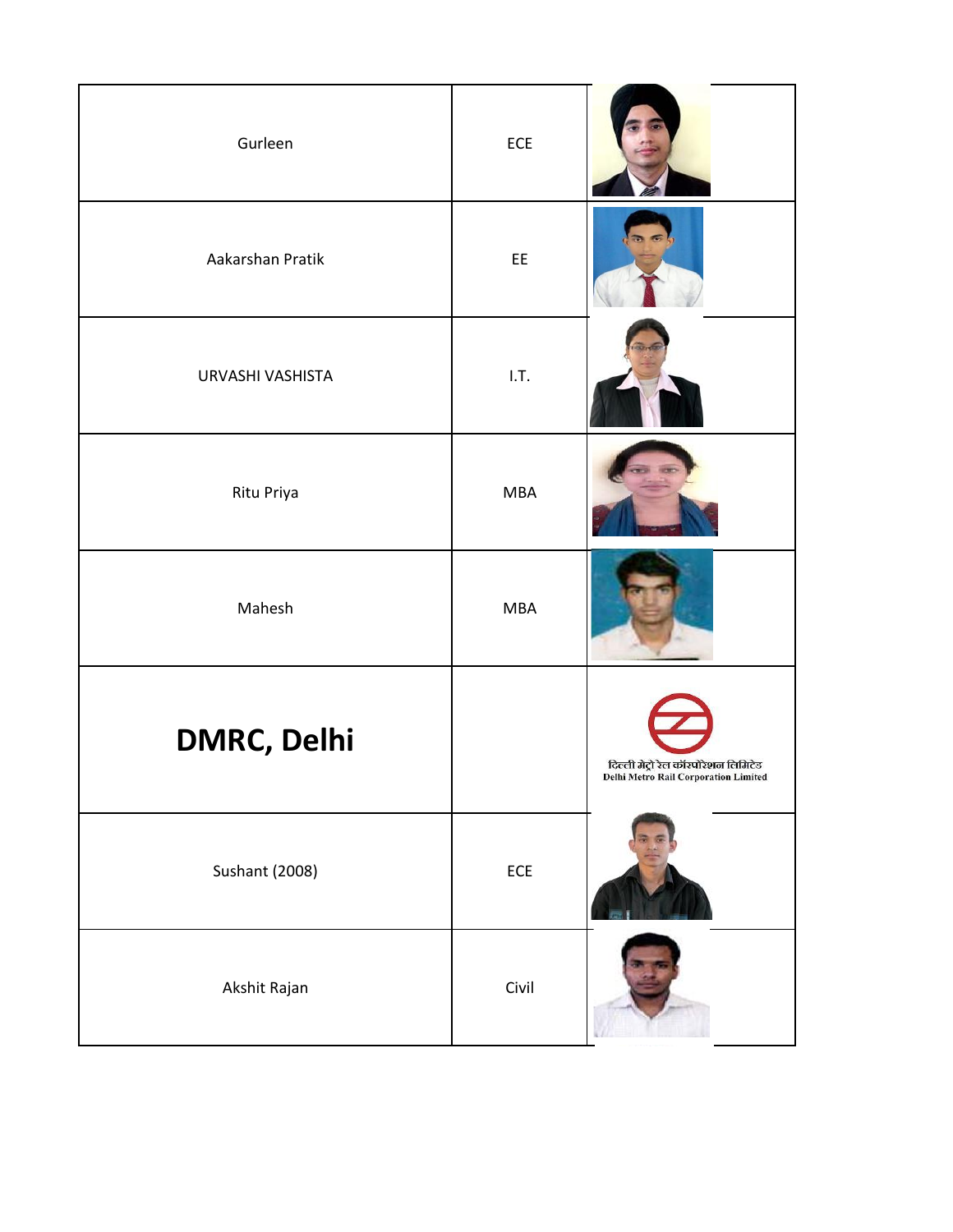| Jatin Arora                      | Civil |              |
|----------------------------------|-------|--------------|
| Aditya Yadav                     | Civil |              |
| S.D.O. Irrigation Dept. Haryana  |       |              |
| Ombir Singh                      | Civil |              |
| Aditya Deswal                    | Civil |              |
| J.E. Irrigation Dept.<br>Haryana |       |              |
| Vikas Yadav                      | Civil |              |
| <b>Jaypee Group</b>              |       | PEE<br>GROUP |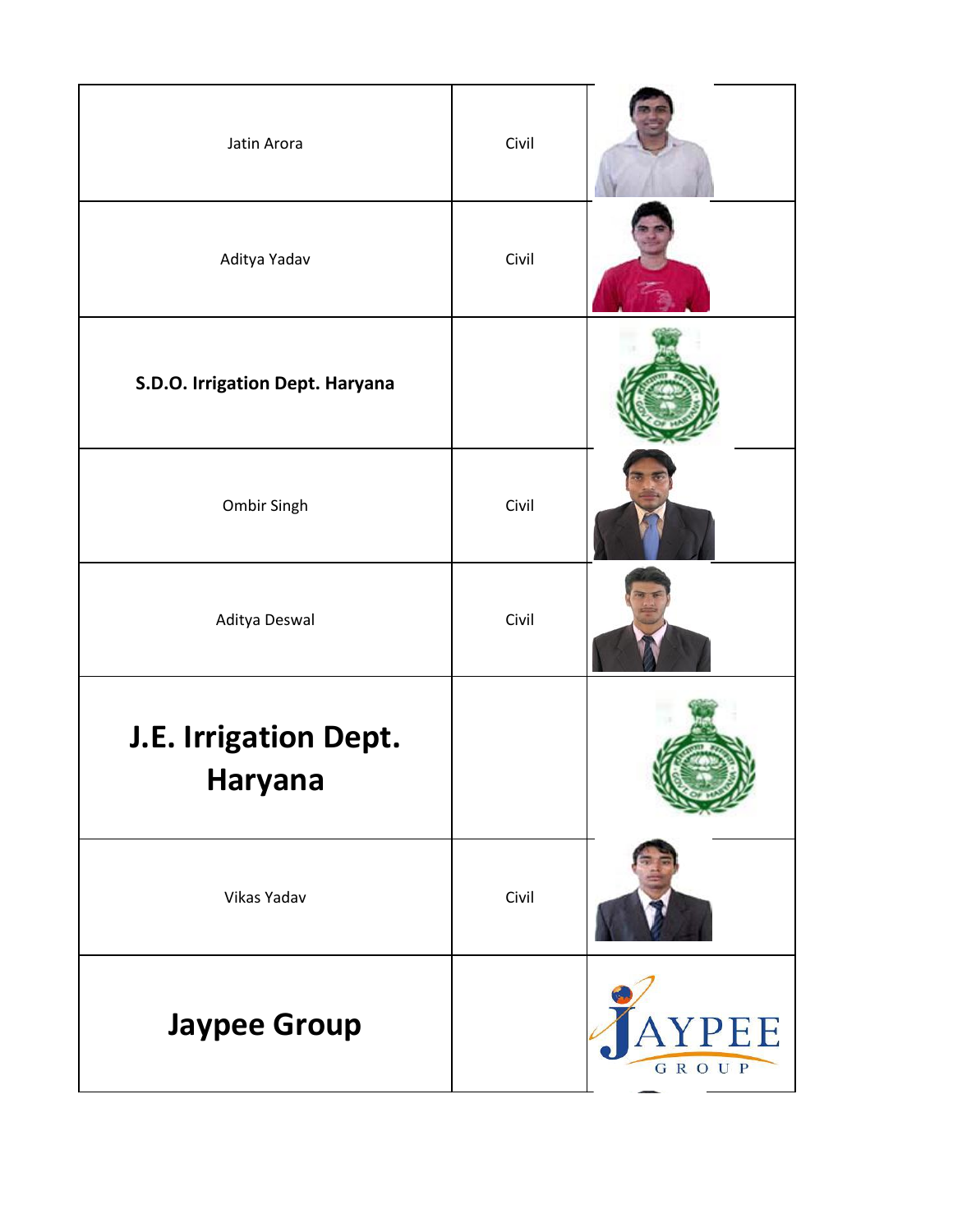| <b>Hemant Gautam</b>     | Civil |                                                  |
|--------------------------|-------|--------------------------------------------------|
| Harit Sehrawat           | Civil |                                                  |
| <b>Omaxe Ltd.</b>        |       | NOMAXE<br>Turning dreams into reality            |
| Happy Bansal             | Civil |                                                  |
| <b>Vatika India Next</b> |       | vafil<br>$k\mathbf{a}$<br>creating lasting value |
| Yaman                    | Civil |                                                  |
| Aashish Kumar            | Civil |                                                  |
| <b>Adani Group</b>       |       | $\bigcap$ TM<br>adanı                            |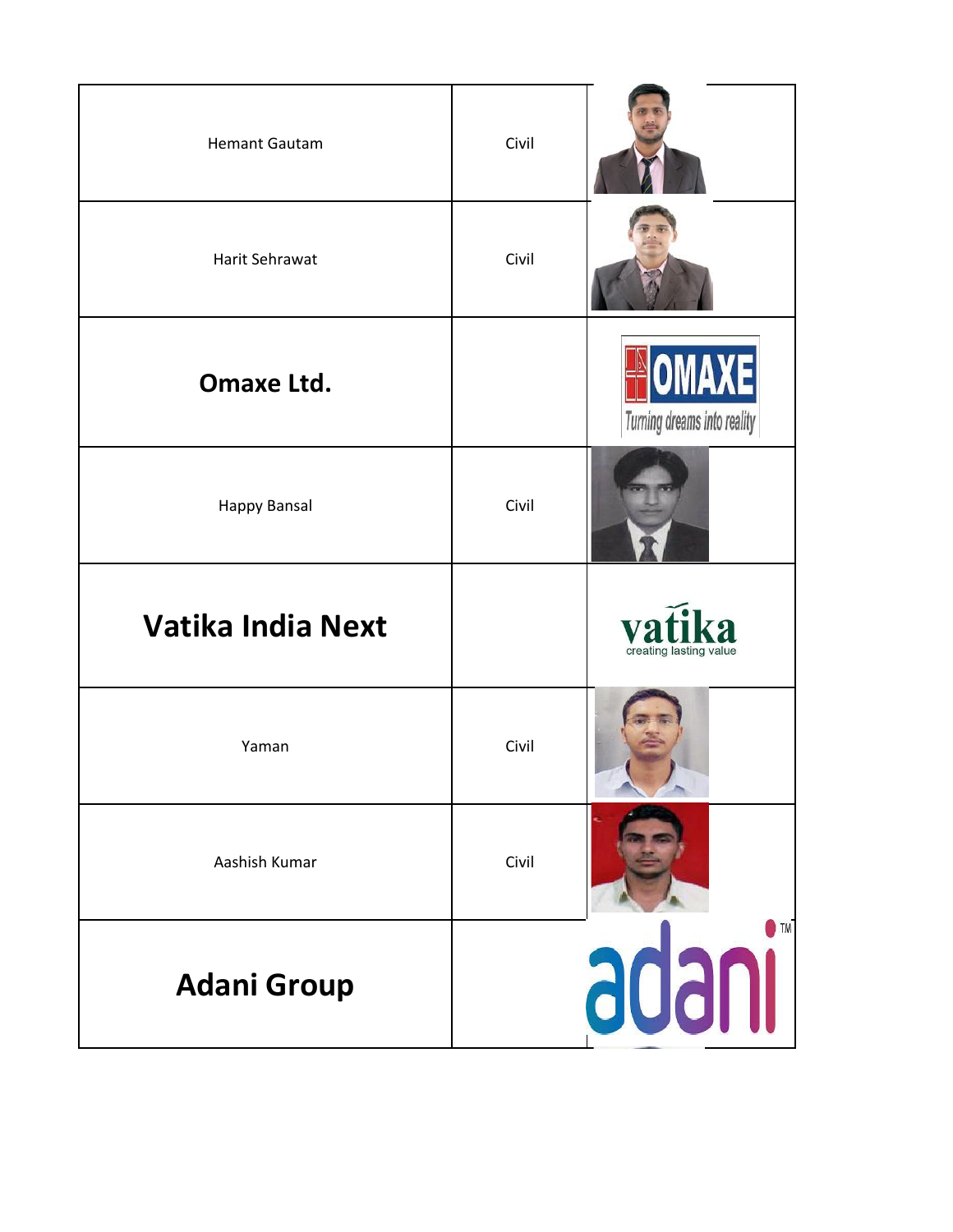| Trideep Ghosh                                       | Civil |                                             |
|-----------------------------------------------------|-------|---------------------------------------------|
| <b>Cromption Greaves Limited</b>                    |       |                                             |
| Saurabh Rai                                         | Civil |                                             |
| <b>Sona Koyo Steering Systems</b><br><b>Limited</b> |       | S<br>$\overline{\cdot}$<br>Driving Tomorrow |
| Ankit Sain                                          | ME    |                                             |
| Yogesh Sharma                                       | ME    |                                             |
| Volkswagen India pvt Itd                            |       |                                             |
| Vishal Poddar                                       | ME    |                                             |